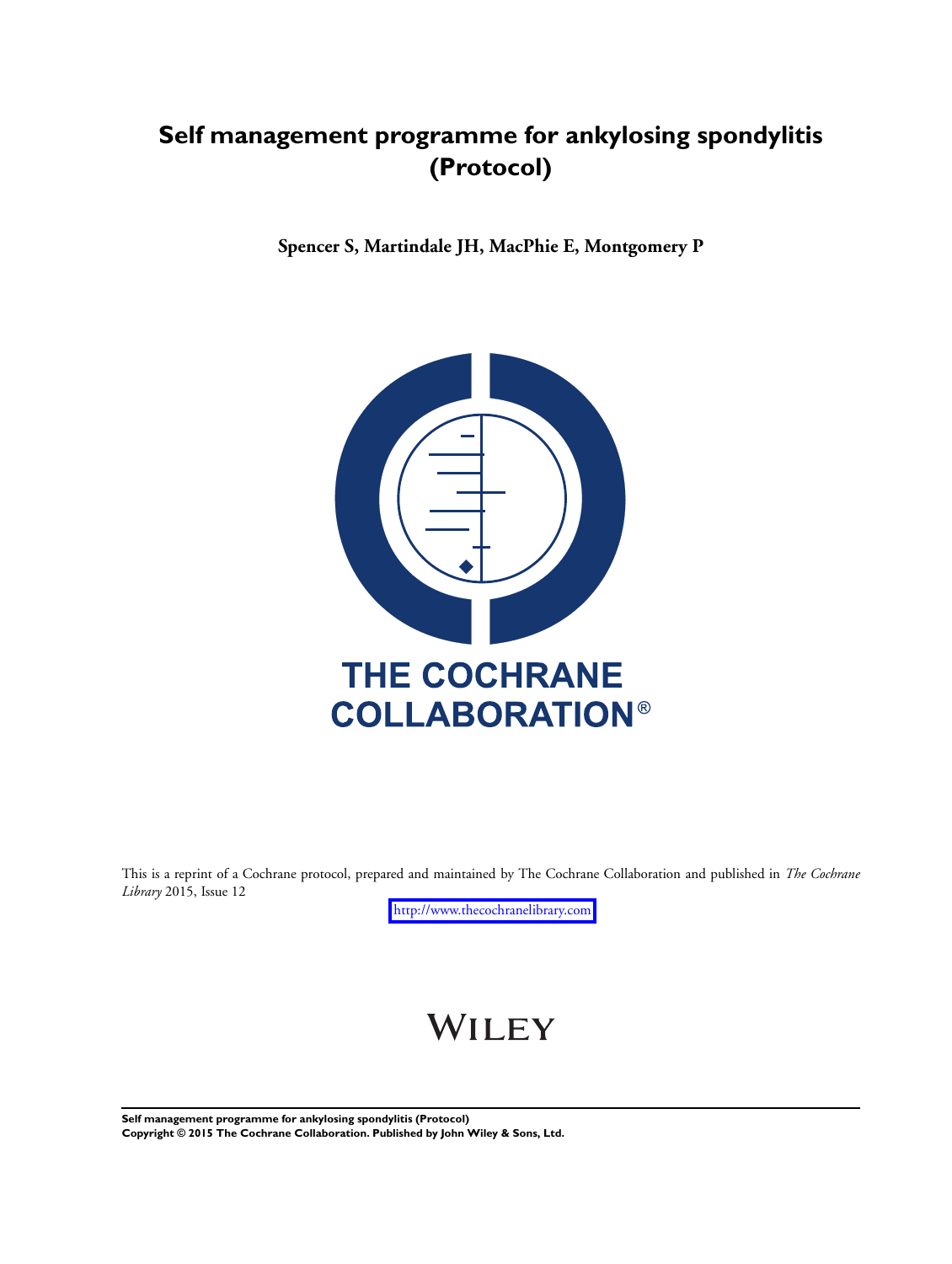## **TABLE OF CONTENTS**

|                                                                                                                                                                                                                                      | $\overline{1}$ |
|--------------------------------------------------------------------------------------------------------------------------------------------------------------------------------------------------------------------------------------|----------------|
| $\overline{\phantom{a}}$                                                                                                                                                                                                             |                |
|                                                                                                                                                                                                                                      | $\overline{2}$ |
|                                                                                                                                                                                                                                      | $\overline{7}$ |
|                                                                                                                                                                                                                                      | $\overline{7}$ |
|                                                                                                                                                                                                                                      | 10             |
| WHAT'S NEW research and the contract of the contract of the contract of the contract of the contract of the contract of the contract of the contract of the contract of the contract of the contract of the contract of the co<br>11 |                |
| 11                                                                                                                                                                                                                                   |                |
| 11<br>CONTRIBUTIONS OF AUTHORS (experience of the contract of the contract of the contract of the contract of the contract of the contract of the contract of the contract of the contract of the contract of the contract of the co |                |
| $-11$                                                                                                                                                                                                                                |                |

**Self management programme for ankylosing spondylitis (Protocol) i Copyright © 2015 The Cochrane Collaboration. Published by John Wiley & Sons, Ltd.**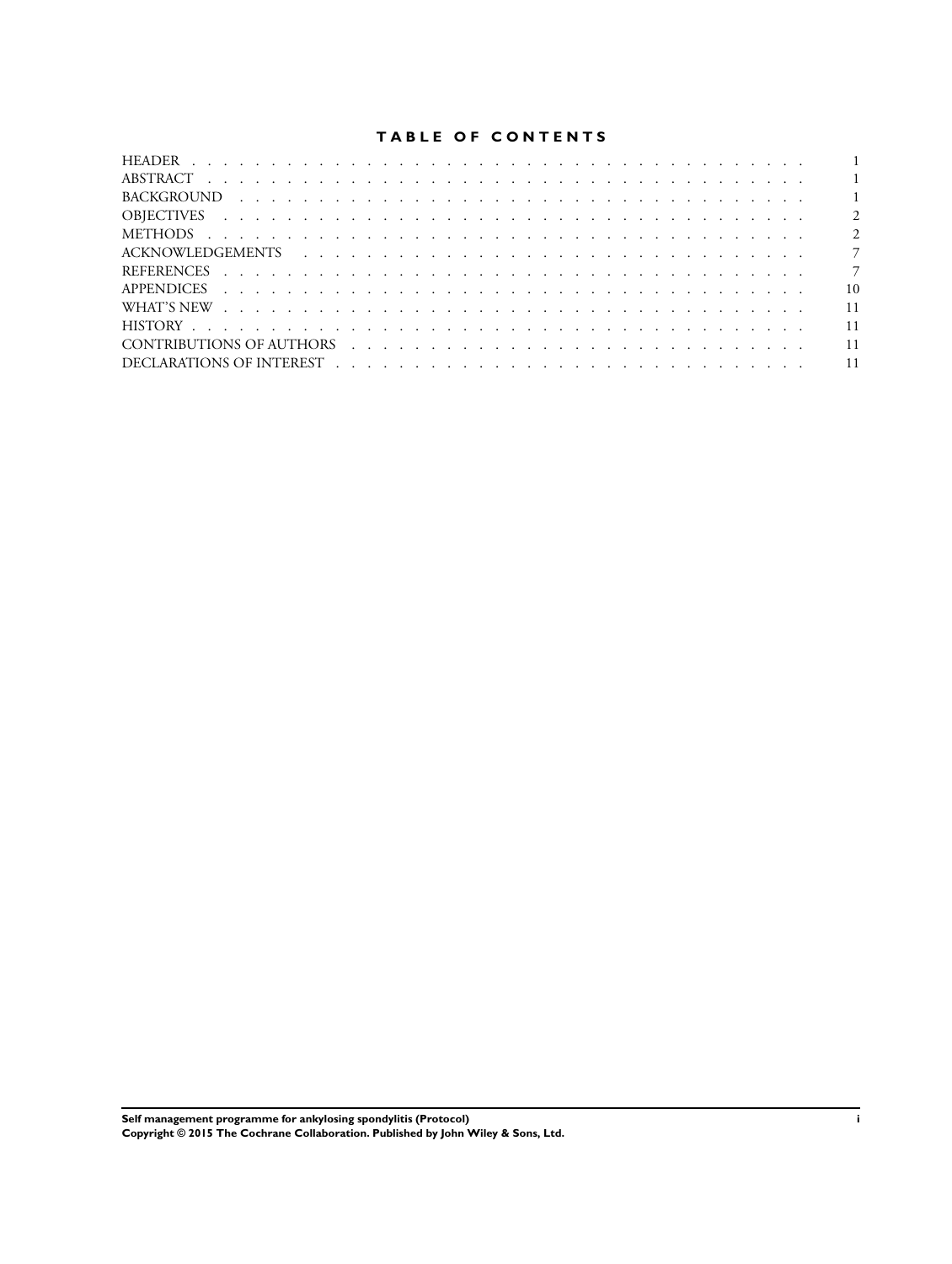**[Intervention Protocol]**

## **Self management programme for ankylosing spondylitis**

Sally Spencer<sup>1</sup>, Jane H Martindale<sup>2</sup>, Elizabeth MacPhie<sup>3</sup>, Paul Montgomery<sup>4</sup>

<sup>1</sup>Faculty of Health and Social Care, Edge Hill University, Ormskirk, UK. <sup>2</sup>Physiotherapy, Wrightington, Wigan and Leigh NHS Foundation Trust, Wigan, UK. <sup>3</sup>Rheumatology Department, Lancashire Care NHS Foundation Trust, Preston, UK. <sup>4</sup>Department of Social Policy and Social Work, University of Oxford, Oxford, UK

Contact address: Sally Spencer, Faculty of Health and Social Care, Edge Hill University, St Helens Road, Ormskirk, Lancashire, L39 4QP, UK. [spencesa@edgehill.ac.uk](mailto:spencesa@edgehill.ac.uk).

**Editorial group:** Cochrane Musculoskeletal Group. **Publication status and date:** Edited (no change to conclusions), published in Issue 12, 2015.

**Citation:** Spencer S, Martindale JH, MacPhie E, Montgomery P. Self management programme for ankylosing spondylitis. *Cochrane Database of Systematic Reviews* 2015, Issue 12. Art. No.: CD006977. DOI: 10.1002/14651858.CD006977.pub2.

Copyright © 2015 The Cochrane Collaboration. Published by John Wiley & Sons, Ltd.

#### **A B S T R A C T**

This is the protocol for a review and there is no abstract. The objectives are as follows:

To assess the benefits and harms of self management programmes for people with AS/Axial SpA.

## **B A C K G R O U N D**

#### **Description of the condition**

Ankylosing spondylitis (AS) is a chronic systemic inflammatory musculoskeletal condition belonging to a family of diseases known as the spondyloarthropathies ([Khan 2003](#page-8-0)). This condition is characterised by inflammation of spinal joints and adjacent structures that may lead to progressive and ascending bony fusion of the spine [\(Davis 2005](#page-8-0)). The exact origin of AS is unknown, but it is recognised that both environmental and genetic factors play a role, and the condition is strongly associated with the HLA-B27 gene [\(Khan 2003\)](#page-8-0). The term 'Axial SpA' has been used to describe the condition since diagnosis was refined by the Assessment of Spondyloarthritis International Society (ASAS) in 2009 [\(Rudwaleit 2009b\)](#page-8-0). Axial SpA is a form of spondyloarthritis for which the predominant symptom is chronic inflammatory back pain, but radiographic sacroiliitis may or may not be present. The new classification criteria extend the diagnosis to encompass nonradiographic Axial SpA, beyond the Modified New York Crite-

ria used previously [\(Van der Linden 1984](#page-8-0)), by which diagnosis depended upon x-ray changes at the sacroiliac joint. The dependence on radiographic changes contributed to patients' experiencing long delays in diagnosis, with many cases remaining unrecognised ([Rudwaleit 2004](#page-8-0)). The mean prevalence of AS per 10,000 is estimated at 23.8 in Europe, 16.7 in Asia, 31.9 in North America, 10.2 in Latin America and 7.4 in Africa (1.30 to 1.56 million cases in Europe; 4.63 to 4.98 million cases in Asia) [\(Dean 2014\)](#page-8-0). Prevalence estimates based on New York or Modified New York criteria were approximately double those based on clinical criteria. One US study reported a prevalence rate of 70 cases per 10,000 while using the new ASAS criteria ([Strand 2013\)](#page-8-0), which may indicate the potential for higher prevalence rates, depending on the method of diagnosis applied. Prevalence is generally higher among males, with rate estimates ranging from 1.2 to seven times higher than in females [\(Dean 2014](#page-8-0)). However, results from a Canadian study suggest that the proportion of females is rising, with male/female ratios falling from 1.7:1 to 1.2:1 over a 15-year period ([Haroon](#page-8-0) [2014](#page-8-0)).

Chronic symptoms, the unpredictability of flare, vulnerability to

**Self management programme for ankylosing spondylitis (Protocol) 1 Copyright © 2015 The Cochrane Collaboration. Published by John Wiley & Sons, Ltd.**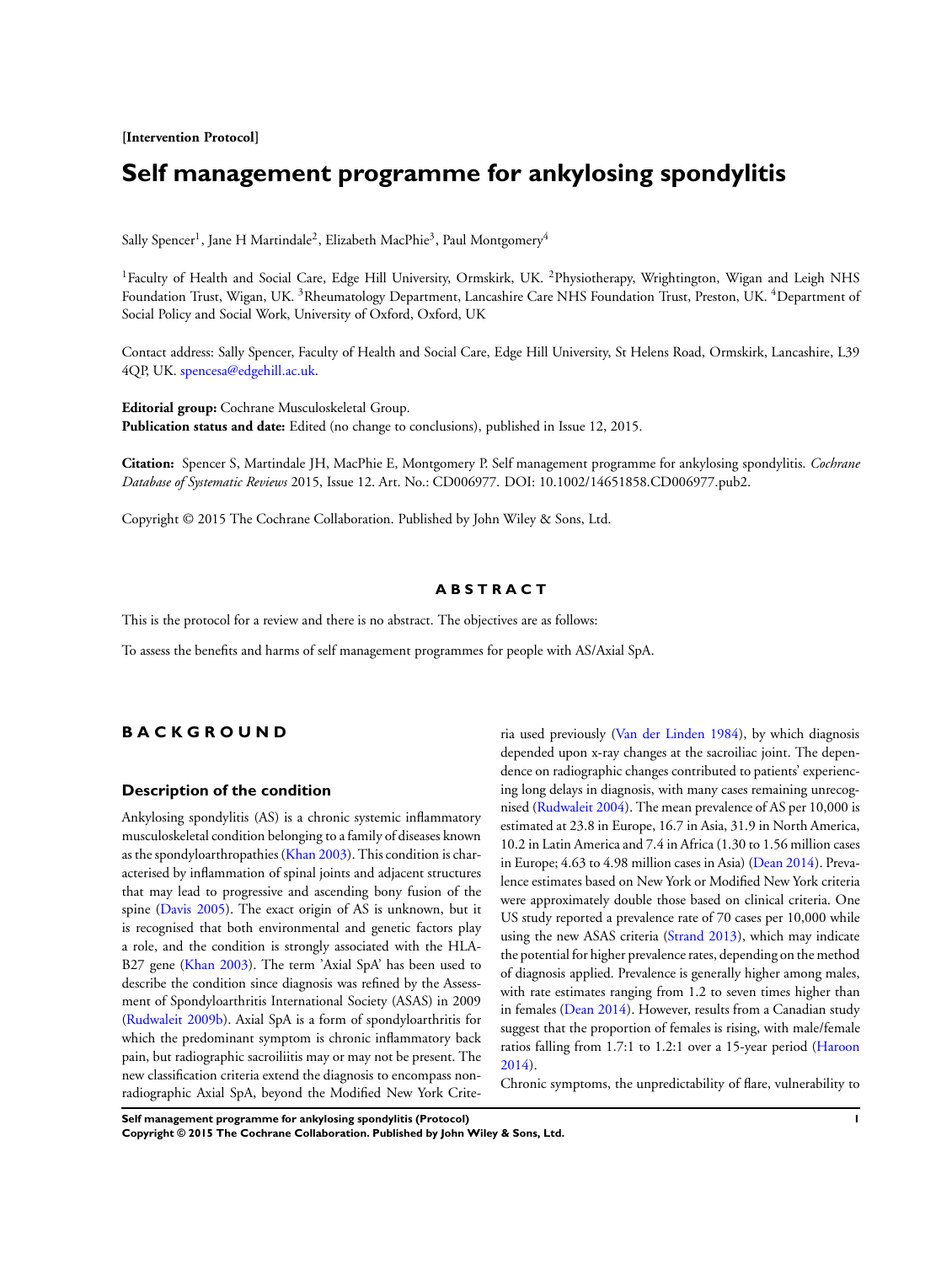physical distress, the uncertain disease course and progressive impairment of physical functioning represent a significant long-term impact on lifestyle factors such as career, family and social life [\(Barlow 2001;](#page-8-0) [Doward 2003](#page-8-0)). AS/Axial SpA is responsible for substantial direct and indirect socioeconomic costs, including work disability, which 20 years post diagnosis may be as high as 30% compared with the general population ([Boonen 2001](#page-8-0); [Boonen](#page-8-0) [2002](#page-8-0); [Sieper 2002\)](#page-8-0). Consequently, the condition has a significant impact on quality of life ([Ward 1999](#page-8-0); [Haywood 2003](#page-8-0)). The physical and psychosocial impact of AS/Axial SpA is associated with substantial personal and societal costs that rise substantially with increasing functional limitations [\(Boonen 2006;](#page-8-0) [Kobelt 2006;](#page-8-0) [Hamilton-West 2009\)](#page-8-0). Patients with a non-radiographic diagnosis experience a similar burden of disease and impact on health-related quality of life as those with radiographically confirmed Axial SpA ([Rudwaleit 2009a;](#page-8-0) [Kiltz 2012](#page-8-0)).

#### **Description of the intervention**

Strategies for managing AS aim to reduce symptoms of pain and stiffness, improve and/or maintain function and mobility, prevent disability, improve quality of life and prevent structural damage [\(Maksymowych 2006\)](#page-8-0). Treatment of AS has evolved from symptomatic relief to modification of disease activity through use of biological therapies such as anti-tumour necrosis factor (TNF), which has led to reductions in morbidity and mortality ([Scalapino](#page-8-0) [2003](#page-8-0)). Management of AS/Axial SpA involves a combination of pharmacological and non-pharmacological interventions. Patient education and physical exercise are the cornerstones of non-pharmacological management. Non-steroidal anti-inflammatory drugs (NSAIDs) are recommended as first-line drug treatment for patients with AS/Axial SpA with symptomatic inflammatory back pain [\(Braun 2011](#page-8-0)). Anti-TNF therapy may reduce disease activity in patients with highly active disease who have failed to respond to NSAIDs ([Davis 2005b;](#page-8-0) [Braun 2008;](#page-8-0) [van der Heijde 2009](#page-8-0)), but it has not been shown to reduce radiographic progression [\(van der](#page-8-0) [Heijde 2008;](#page-8-0) [van der Heijde 2008b](#page-8-0); [van der Heijde 2009b\)](#page-8-0).

Self management for people with AS/Axial SpA focuses on two key areas: medical management - such as taking medications, accompanied by a regimen of exercises, diet, etc.; and psychosocial adaptation - such as coping with anger, fear and frustration, and accommodating various new life roles in relation to jobs, family and friends [\(Corbin 1988;](#page-8-0) [McGowan 2005](#page-8-0)). Self management has been defined as 'the individual patient ability and competence regarding the management of symptoms, treatment, physical and psychosocial consequences and the lifestyle changes inherent in living with a chronic condition' ([Barlow 2000b](#page-8-0)). The core concept in self management is realisation of self efficacy, that is, confidence in oneself to carry out the required behaviour to acquire the desired goal ([Bandura 1997\)](#page-8-0). Education in effective self management is focused on problem solving, decision making, using resources and establishing good communication with healthcare providers ([Arnold 1995;](#page-8-0) [Anderson 1996](#page-8-0); [Von Korff 1997;](#page-8-0) [Lorig](#page-8-0) [2003a\)](#page-8-0).

In the 1970s, Kate Lorig at Stanford University was the first to develop a self management programme that was used for patients with arthritis ([Brady 2003\)](#page-8-0). Since that time, this programme has been applied in various chronic conditions, including osteoarthritis and rheumatoid arthritis, with evidence of improvement in self efficacy, pain, depression, disability, healthcare utilization and costs ([Lorig 1993](#page-8-0); [Barlow 2000a](#page-8-0); [Lorig 2003b](#page-8-0); [Chodosh 2005;](#page-8-0) [Lorig 2005;](#page-8-0) [Lorig 2006](#page-8-0); [Osborne 2006](#page-8-0); [Elzen 2007](#page-8-0)). Most self management programmes have been delivered face-to-face, but now many can be delivered over the Internet [\(Lorig 2008](#page-8-0)).

#### **How the intervention might work**

Objectives of self management programmes include engaging in activities such as exercise to promote health, build physiological reserve and prevent adverse sequelae; empowering interaction with healthcare providers and adherence to recommended treatments and techniques; and setting goals ([Osborne 2004](#page-8-0)).

#### **Why it is important to do this review**

No cure for AS/Axial SpA is known, so the main goal of treatment for individuals with this lifelong condition is to enable optimal self management. Poor self management increases the burden of disease on the individual and on healthcare resources; therefore effective disease management is essential. The overall effectiveness of self management programmes for AS/Axial SpA remains unclear. Two reviews have examined self management educational programmes but have not specifically focused on people with AS/ Axial SpA [\(Foster 2007;](#page-8-0) [Kroon 2014\)](#page-8-0); one is limited to interventions delivered by lay people [\(Foster 2007](#page-8-0)). Our review focuses specifically on interventions for self management delivered by any trained person for people with AS/Axial SpA.

## **O B J E C T I V E S**

To assess the benefits and harms of self management programmes for people with AS/Axial SpA.

## **M E T H O D S**

## **Criteria for considering studies for this review**

## **Types of studies**

**Self management programme for ankylosing spondylitis (Protocol) 2 Copyright © 2015 The Cochrane Collaboration. Published by John Wiley & Sons, Ltd.**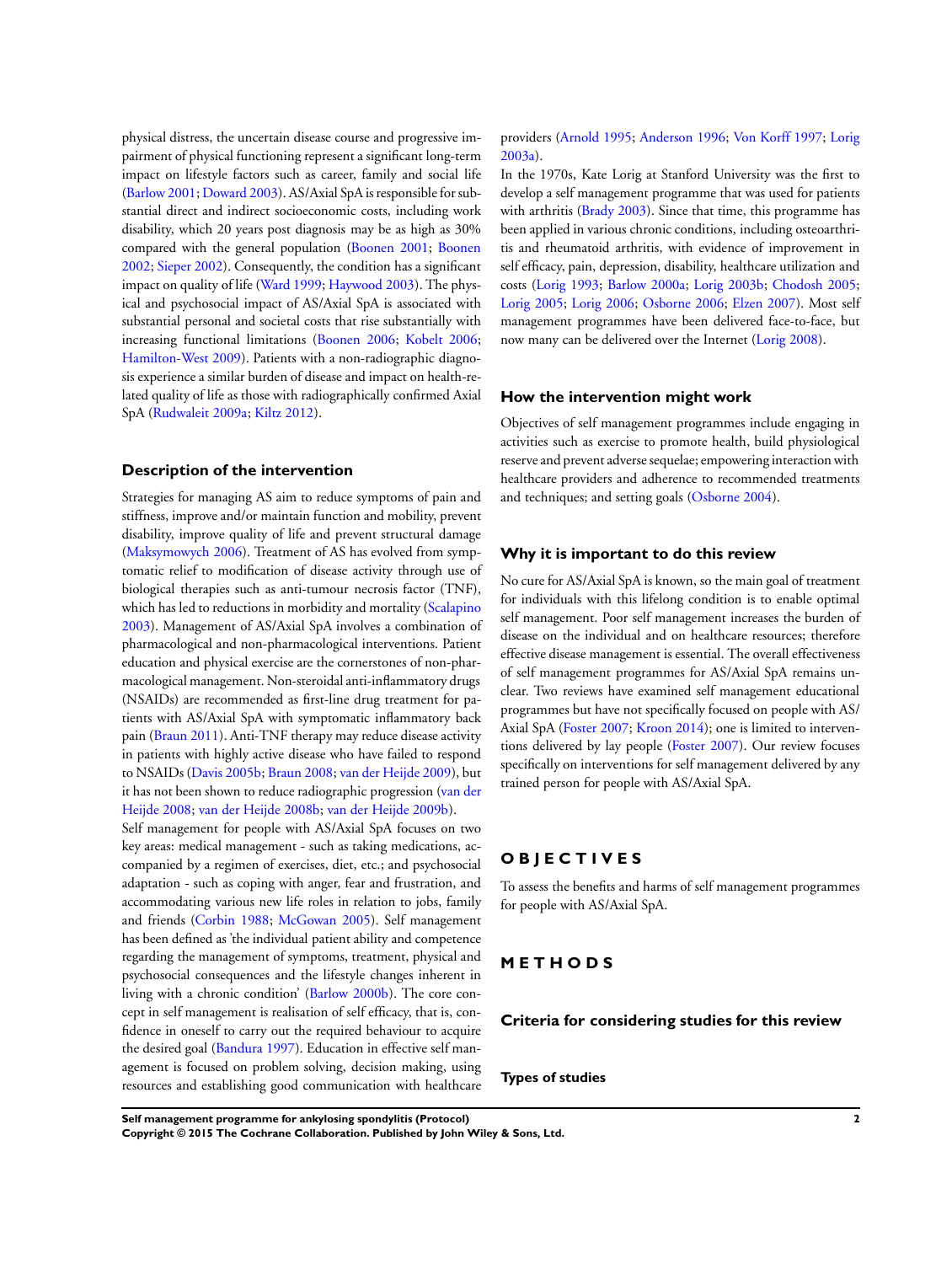We will include only randomised clinical trials (RCTs) and quasirandomised trials (defined as trials in which participants are allocated to study groups according to, for example, date of birth or alternate allocation) that fulfil the following criteria.

• Self management programmes versus control. Control group defined as follows: no intervention, or specific intervention (such as information or instructions on medications, exercise, information booklets or social supports) or self management programmes without a programme leader.

• Studies reporting results for pooled AS/Axial SpA populations. When data are available, we will also report populations separately.

We will include studies published in any language.

#### **Types of participants**

#### **Inclusion criteria**

Studies with participants over 18 years of age with a clinical diagnosis of AS as defined by the Modified New York criteria [\(Van der](#page-8-0) [Linden 1984](#page-8-0)), or with a diagnosis of Axial SpA as defined by the ASAS classification criteria ([Rudwaleit 2009b\)](#page-8-0).

#### **Exclusion criteria**

Diagnostic criteria have not been met, or the diagnosis involves uncertainty.

#### **Types of interventions**

#### **Inclusion criteria**

Self management programme has been designed for people with AS or Axial/SpA.

Programme content must include at least one component from each of the following: biological, psychological and social management; interventions must consist of disease information about AS/Axial SpA, medication management, exercise, disease-related problem solving, cognitive symptom management, management of emotions, communication skills and use of community resources [\(Holman 2004\)](#page-8-0).

Participants should interact with a programme leader who is a healthcare professional or a trained layperson.

Programmes may be delivered face-to-face or via the Internet, provided they meet the above criteria with direct or indirect trained support provided, as described above.

#### **Exclusion criteria**

Non-randomised studies. Studies in which interventions focus only on a specific component such as exercise, cognitive symptom management or social support.

#### **Types of outcome measures**

Effects of self management may last for a few days or for many months. We will therefore report short-term (up to six months) and longer-term (longer than six months) follow-up separately. We will measure mean improvement in score on the following outcomes (unless otherwise stated)*.*

#### **Primary outcomes**

• Pain, e.g. Medical Outcomes Study Pain Scale or Oswestry Low Back Pain Disability Questionnaire.

• Self efficacy in symptom management/self management, e.g. General Self-Efficacy Scale or Stanford Self-Efficacy Scale (SSES).

- Positive and active engagement in life (including return to work, fulfilling roles within the family).
- Disease activity, e.g. Bath Ankylosing Spondylitis Disease Activity Index (BASDAI).
- Physical function, e.g. Bath Ankylosing Spondylitis Functional Index (BASFI).
	- Number of withdrawals due to adverse events.
	- Number of serious adverse events.

#### **Secondary outcomes**

• Patient's global assessment of disease activity, e.g. Bath Ankylosing Spondylitis Global assessment (BASG).

• Spinal mobility, e.g. Bath Ankylosing Spondylitis Metrology Index (BASMI).

• Health-related quality of life, e.g. Ankylosing Spondylitis Quality of Life (ASQoL), Evaluation of Ankylosing Spondylitis Quality of Life (EASIQoL), Short Form (SF)-36, EuroQoL Group Quality of Life Questionnaire (EQ5D), World Health Organization Quality of Life (WHOQoL).

- Fulfilment of response criteria, e.g. proportion of responders according to ASAS20 (improvement  $\geq$  20%), ASAS40 (improvement  $\geq$  40%), etc.
	- Depression, e.g. Hospital Anxiety and Depression Scale.
	- Fatigue, e.g. Multidimensional Assessment of Fatigue Scale.

We will report primary outcomes in a 'Summary of findings' table.

#### **Search methods for identification of studies**

See Cochrane Musculoskeletal Group (CMSG) methods used in Reviews.

**Self management programme for ankylosing spondylitis (Protocol) 3**

**Copyright © 2015 The Cochrane Collaboration. Published by John Wiley & Sons, Ltd.**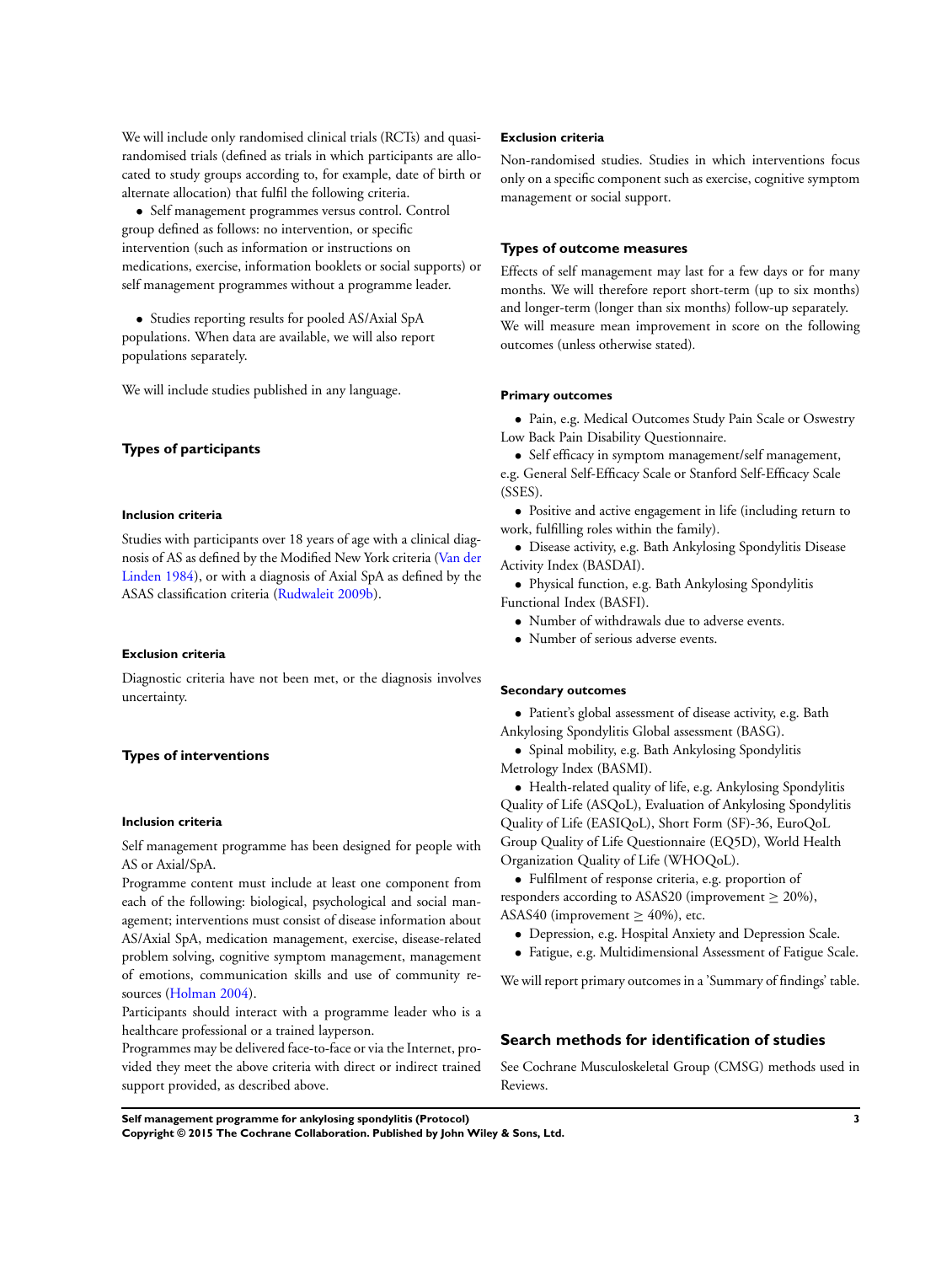#### **Electronic searches**

We will use the search strategy developed by the Cochrane Musculoskeletal Group to search the following electronic databases for primary studies.

• The Cochrane Central Register of Controlled Trials (CENTRAL).

- MEDLINE (Ovid) 1946 to present.
- EMBASE (Ovid) 1947 to present.

• Cumulative Index to Nursing and Allied Health Literature (CINAHL) (EBSCOHost) 1980 to present.

- PsycINFO (Ovid) 1806 to present.
- Physiotherapy Evidence Database (PEDro).

We will use the MEDLINE highly sensitive version of the RCT filter from Chapter 6 of the *Cochrane Handbook for Systematic Reviews of Interventions* [\(Lefebvre 2011\)](#page-8-0). We will search for studies published in any language at any time and in any format.

We will modify the Ovid MEDLINE search strategy [\(Appendix](http://archie.cochrane.org/sections/documents/view?document=269F895182E26AA201B71C12E04E984D%26format=REVMAN#APP-01) [1\)](http://archie.cochrane.org/sections/documents/view?document=269F895182E26AA201B71C12E04E984D%26format=REVMAN#APP-01) to suit other bibliographic databases.

#### **Searching other resources**

We will search 'grey' literature, such as reports and conference proceedings, using the System for Information on Grey Literature in Europe (SIGLE). We will search [www.Clinicaltrials.gov](http://www.Clinicaltrials.gov) and the World Health Organization International Clinical Trial Registry Platform (ICTRP) (www.who.int/ictrp/en) to identify trials in progress. We will contact experts in the fields of public health, rheumatology, medicine and rehabilitation to request information on unpublished and ongoing trials of self management programmes for AS.

We will also search the Database of Abstracts of Reviews of Effects (DARE) via *The Cochane Library* to identify potentially relevant reviews. We will screen the reference lists of reviews and primary studies to identify additional studies for inclusion in this review.

#### **Data collection and analysis**

## **Selection of studies**

Two review authors (EM, JM) will independently assess the titles and abstracts of all retrieved trials. The same review authors will then examine the full text of papers identified as relevant to assess studies for inclusion in this review. We will resolve disagreements about eligibility and inclusion by consulting with a third review author (SS).

#### **Data extraction and management**

SS and JM will independently read and extract data from included studies using a form based on predefined outcome measures. We will contact study authors to request information on

missing data or further information about the trial. We will systematically record information on study design, participants, interventions, outcomes, methods, results and study withdrawals in 'Characteristics of included studies' tables.

We will resolve disagreements by consulting with a third review author (PM).

When possible, review authors will report with a consistent direction of effect (i.e. favourable outcome to left of line of no effect).

#### **Assessment of risk of bias in included studies**

SS and JM will independently assess each included study for risk of bias using the criteria described in the *Cochrane Handbook for Systematic Reviews of Interventions* ([Higgins 2011](#page-8-0)). We will rate risk of bias as high, low or unclear across the domains below. We will resolve disagreements by consulting with a third review author and will tabulate results in a 'Risk of bias' table.

#### **Random sequence generation**

• Low risk of bias: adequate sequence generation (e.g.

random number tables, coin toss, drawing lots, dice throw). • High risk of bias: inadequate sequence generation using a non-random method of allocation (e.g. date of birth, hospital admission date, clinic number).

• Unclear risk of bias: information on sequence generation not given or unclear.

#### **Allocation concealment**

• Low risk of bias: adequate concealment (e.g. central allocation method such as telephone or Web-based randomisation, sealed opaque envelopes).

• High risk of bias: inadequate concealment of allocation

(e.g. open list of numbers, envelopes without concealed contents, dates of birth).

• Unclear risk of bias: information on allocation of randomisation not given or unclear.

#### **Blinding of participants and personnel**

• Low risk of bias: adequate when study participants and personnel are blinded to allocated interventions, or when review authors judge that study outcomes will not be influenced by lack of blinding.

• High risk of bias: inadequate when study outcomes are likely to be influenced by lack of or incomplete blinding.

• Unclear risk of bias: information on blinding of participants and personnel not given or unclear.

**Self management programme for ankylosing spondylitis (Protocol) 4 Copyright © 2015 The Cochrane Collaboration. Published by John Wiley & Sons, Ltd.**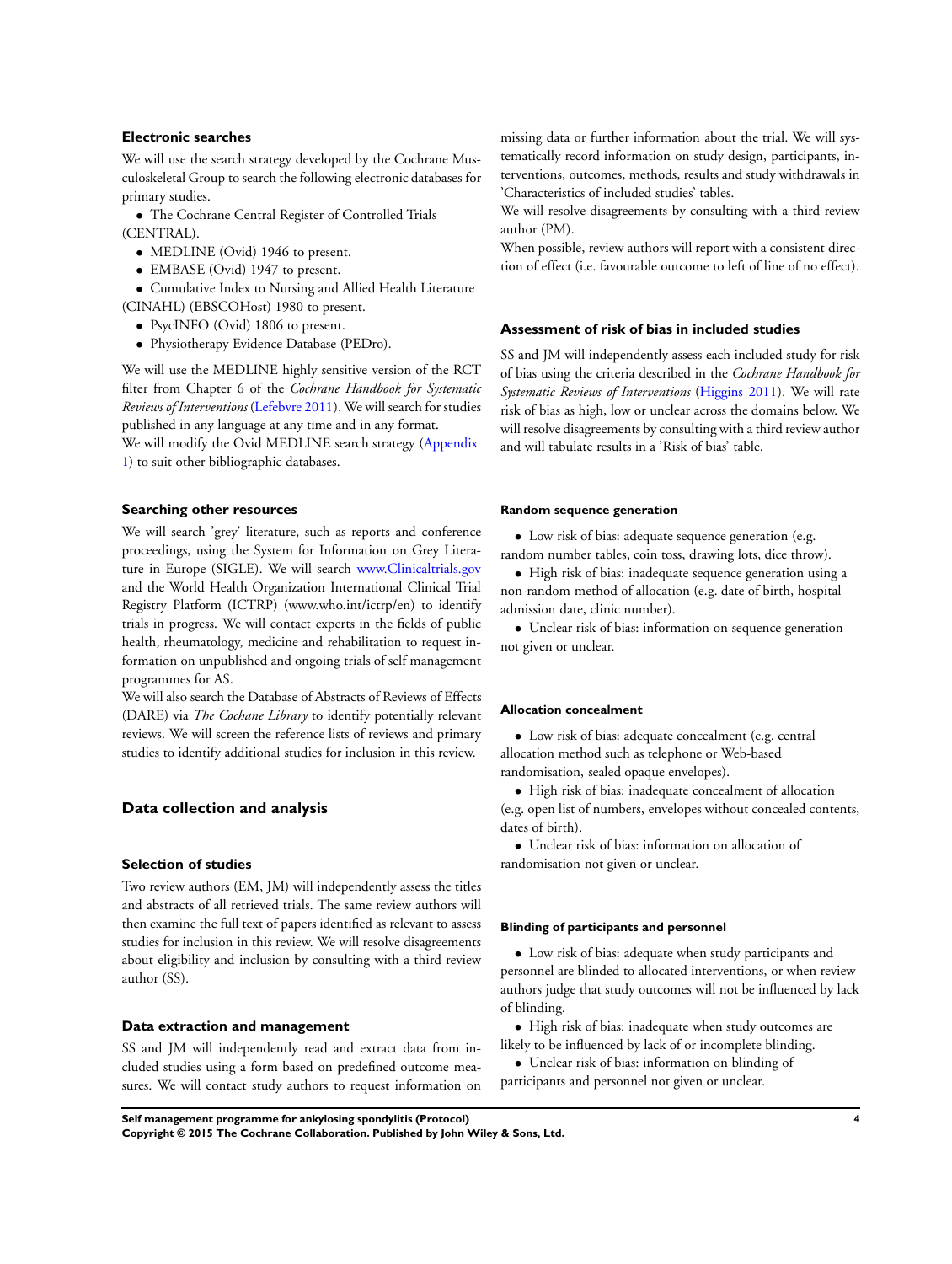#### **Blinding of outcome assessment**

• Low risk of bias: adequate when study participants and personnel are blinded to outcome assessment, or when review authors judge that outcome measures will not be influenced by lack of blinding.

• High risk of bias: inadequate when measurement of outcomes is not blinded and may be influenced by lack of blinding.

• Unclear risk of bias: information on blinding of outcome assessment not given or unclear.

#### **Incomplete outcome data**

• Low risk of bias: adequate (e.g. no missing data, missing data unrelated to true outcome (e.g. survival data), balanced across study groups, reasons for missing data similar across groups).

• High risk of bias: inadequate (e.g. missing data may be related to true outcome (missing not at random), reasons for missing data or missing proportions differ between groups, imputation is inappropriate (e.g. high proportion of data imputed using last observation carried forward)).

• Unclear risk of bias: information on incomplete outcome data not given or unclear.

#### **Selective reporting**

• Low risk of bias: adequate (e.g. clear that all prespecified or expected study outcomes have been reported consistently).

• High risk of bias: inadequate (e.g. not all prespecified outcomes reported, primary outcomes reported that were not prespecified, outcomes reported using methods not prespecified).

• Unclear risk of bias: information on outcome reporting not given or unclear.

#### **Other bias**

• Low risk of bias: adequate when no other sources of bias are identified.

• High risk of bias: inadequate when other important sources of bias are identified, such as inappropriate study design.

• Unclear risk of bias: insufficient information for evaluation of risk of other bias.

## **Measures of treatment effect**

#### **Binary data**

For binary data, risk ratio (RR), Peto odds ratio (for rare events < 10%) and 95% confidence intervals (CIs) will be estimated according to intention-to-treat principles. For pooled data, the fixed-effect model will be preferred, but the random-effects model will be used when heterogeneity is present.

#### **Continuous data**

Skewed data: Continuous data on clinical and social outcomes often are not normally distributed. To avoid the pitfall of applying parametric tests to non-parametric data, we will apply the following standards to all data before inclusion: (1) Standard deviations and means must be reported in the paper or must be obtainable from study authors; (2) when a scale starts from a finite number (such as zero), the standard deviation, when multiplied by two, must be less than the mean (as otherwise, the mean is unlikely to be an appropriate measure of the centre of the distributions) [\(Altman](#page-8-0) [1996](#page-8-0)). Endpoint scores on scales often have finite start and end points, and this rule can be applied to them. When sample sizes are thought to be too small, we will consider non-parametric and more exact statistical procedures. We will seek assistance from the CMSG statistician, should the need arise.

Summary statistic: For continuously distributed outcomes, wewill calculate the mean difference (WMD) when the same scale is used in a similar manner across studies; otherwise, we will use the standardised mean difference (SMD). We will use a fixedeffect model in the first instance but the random-effects model to investigate the sensitivity of results to choice of statistical method.

#### **Unit of analysis issues**

#### **Cross-over trials**

We will use only data from the first pre-cross-over phase to minimise potential bias from carry-over effects.

#### **Cluster trials**

We will analyse these in accordance with methods described in Section 16.3 of the *Cochrane Handbook for Systematic Reviews of Interventions* ([Higgins 2011\)](#page-8-0), using average cluster size and an estimate of the intraclass correlation co-efficient (ICC) to adjust sample sizes to the 'effective sample size'. When an estimate of the ICC is not available from trial information, we will use an estimate from a similar trial or from a trial with a similar population. We will combine single RCTs with cluster RCTs if we consider designs and interventions sufficiently similar, and if the effect of the intervention is not likely to be influenced by the method of randomisation.

#### **Multiple-arm trials**

For trials with more than two arms, we will describe all study groups in the 'Characteristics of included studies' table, but we will include in the analysis only intervention groups that meet our

**Self management programme for ankylosing spondylitis (Protocol) 5 Copyright © 2015 The Cochrane Collaboration. Published by John Wiley & Sons, Ltd.**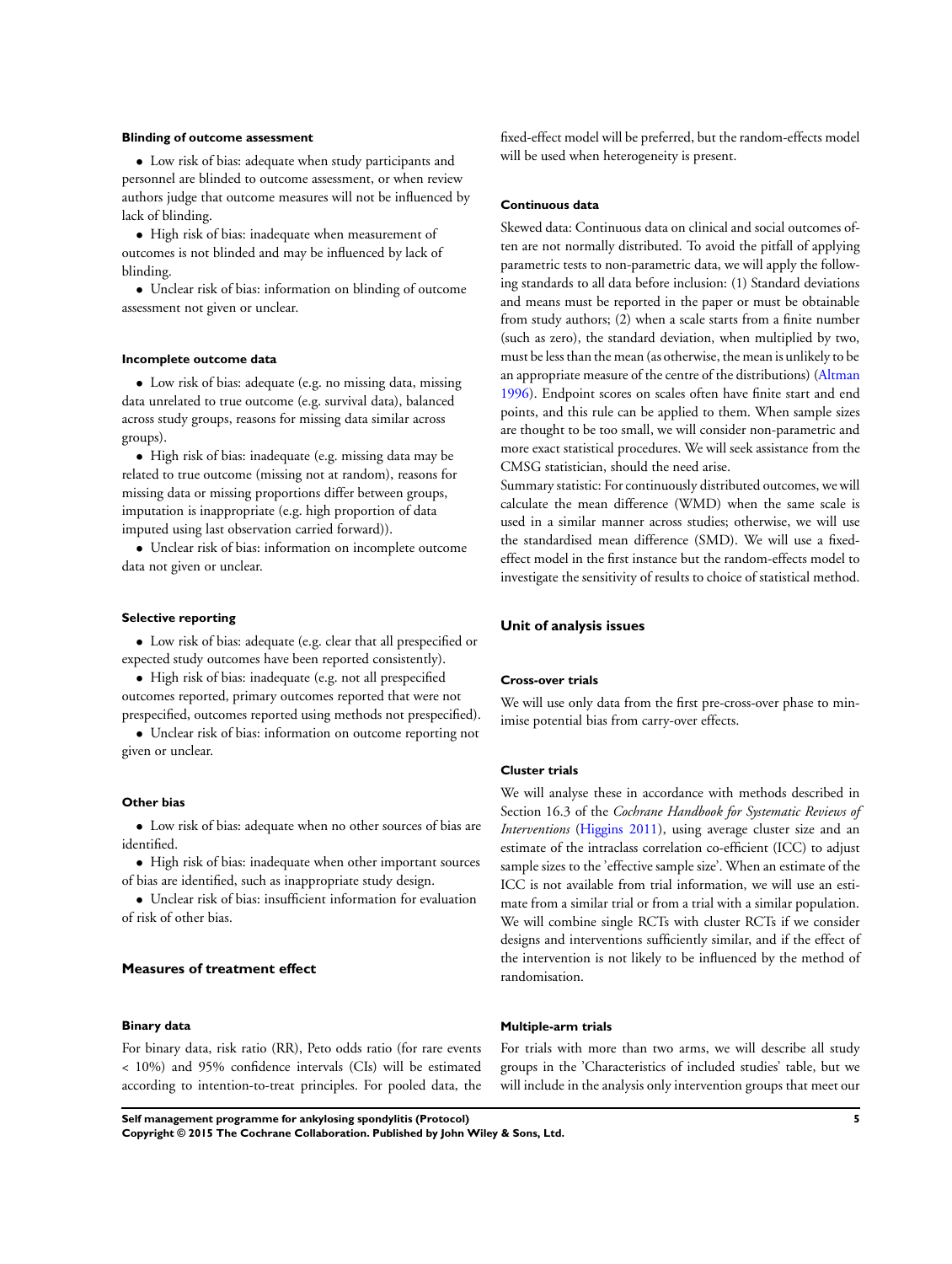review criteria. When the variance of the difference between intervention and comparator is not reported, we will calculate this from the variances of all trial arms. When a study includes multiple relevant treatment arms, we will combine groups to perform a single pairwise comparison ([Higgins 2011](#page-8-0)). If this prevents identification of potential heterogeneity, we will analyse each group separately against a common control group. However, to ensure that a common control group is not included multiple times in a metaanalysis that includes several interventions from the same trial, we will proportionately reduce control group data ([Higgins 2011](#page-8-0)). For example, in a study with two interventions and a single control group, we will halve the numbers of participants and events in the control group. When studies report only differences between treatment groups, as opposed to mean effects for each group, we will analyse data using the generic inverse variance function.

#### **Dealing with missing data**

We will contact all authors of included studies to request unreported data such as missing outcomes, missing data, means or SDs. We will note differential dropout between study groups and reasons for withdrawal. When a particular outcome includes substantial loss to follow-up (50%), we will report this in the text and will mark the data with an asterisk. We will note differential missing data and reasons for missing data, when reported. We will use intention-to-treat (ITT) principles for data analysis and will not impute missing data. When studies report per-protocol data (i.e. only those who completed the study), we will contact study authors to request unreported data on all study participants. We will describe missing data in the 'Risk of bias' table and will discuss in the text the influence of missing data on study outcomes. If trials are sufficient, we will use sensitivity analyses to determine the resistance of our results to the effects of missing data.

#### **Assessment of heterogeneity**

We will assess heterogeneity by using the  $\mathrm{Chi}^2$  test in conjunction with the  $I^2$  statistic. We will set significance for the Chi<sup>2</sup> test at P value  $\leq 0.10$  because of the low power of this test ([Higgins](#page-8-0)  $2011$ ). We will keep the cut point for  $I^2$  at 50%. When significant heterogeneity is present, we will attempt to explain differences based on clinical characteristics of included studies.

#### **Assessment of reporting biases**

We will compare data from published and unpublished studies as a direct test of publication bias. If we identify a sufficient number of studies (approximately  $> 10$ ), we will explore potential reporting biases and small study effects by using Egger's method [\(Egger](#page-8-0) [1997](#page-8-0)) to test for asymmetry in funnel plots.

#### **Data synthesis**

We will included in meta-analyses studies in which study designs, interventions and outcomes are similar. When we identify substantial heterogeneity, we will report outcomes narratively in the text. It is likely that studies on self management programmes for AS will vary by population, design and outcomes, so we will use a random-effects model for pooled analyses. However, when few studies are found (as may be the case with this review) or when effects of the intervention are not randomly distributed across studies (e.g. with publication bias), random-effects model estimates may be unreliable. To resolve uncertainty over model choice, we will (1) pool data using meta-analyses only when studies appear sufficiently similar, and (2) compare pooled data estimates from both random-effects and fixed-effect models, while reporting both in the text. We will report the mean effect estimate and the confidence interval (CI) around the estimate for both models, noting that the CI for the random-effects model is not an estimate of heterogeneity. For dichotomous outcomes, we will sum sample sizes and events across groups, and for continuous outcomes, we will combine means and standard deviations using the formula described in Chapter 7 of the *Cochrane Handbook for Systematic Reviews of Interventions* (Section 7.7.3.8 [Higgins 2011](#page-8-0)). We will synthesise and report dichotomous and continuous data separately for a given outcome, should the need arise. When both end-ofstudy differences and changes from baseline are reported, we will analyse these separately. We will perform these analyses using Review Manager 5.2.

#### **Subgroup analysis and investigation of heterogeneity**

#### **Subgroup analyses**

When sample sizes of intervention groups permit, we will conduct subgroup analyses of the following.

• Disease classification: AS versus Axial SpA.

• Intervention type: We will ask an independent group of researchers to classify the interventions while remaining blinded to treatment effects.

#### **Investigation of heterogeneity**

If numbers of studies are sufficient, we will manage potential sources of heterogeneity as follows.

• Check data integrity, including measures of effect and units of analysis.

• Explore the impact of subgroups (e.g. small vs large studies).

• Exclude outliers when the reason for exclusion is clear. We

will inspect the graph and will iteratively remove outlying studies to determine whether homogeneity is restored.

We will fully discuss and report our decisions in the review.

**Self management programme for ankylosing spondylitis (Protocol) 6 Copyright © 2015 The Cochrane Collaboration. Published by John Wiley & Sons, Ltd.**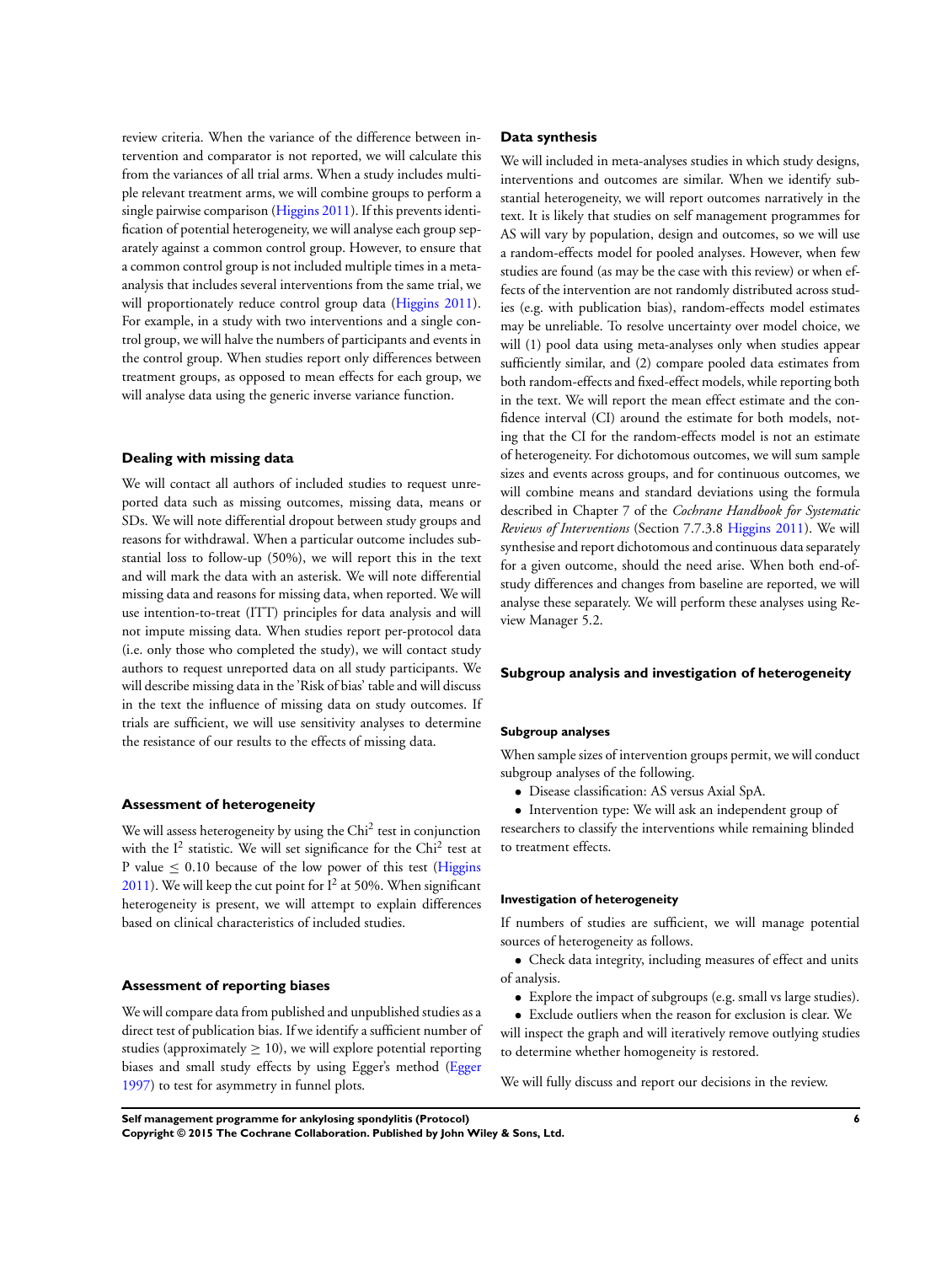#### <span id="page-8-0"></span>**Sensitivity analysis**

We will perform sensitivity analysis by excluding studies with the following.

- High  $I^2$  ( $\geq 50\%$ ).
- Inadequate allocation concealment.
- Low attrition rates.

We will compare results with and without data from unpublished studies.

#### **'Summary of findings' table**

We will report primary outcomes of the review in a 'Summary of findings' table (self efficacy, positive and active engagement in life, disease activity, global well-being, physical function, health-related quality of life and adverse events). The 'Summary of findings' table will rate evidence related to each outcome according to the GRADE (Grades of Recommendation, Assessment, Development and Evaluation) criteria (Schunemann 2011).

We will express pooled SMDs as mean differences by multiplying each SMD by a relevant trial control group baseline standard deviation. In the comments column, we will report the absolute percentage change and the relative percentage change, and for out-

comes with statistically significant differences between groups, we will also report the number needed to treat for an additional beneficial outcome (NNTB).

For dichotomous outcomes, we will calculate the following: absolute risk difference expressed as a percentage; relative percentage change (risk ratio -1) expressed as a percentage; NNTB from the control group event rate and risk ratio obtained with the Visual Rx NNTB calculator (Cates 2013).

For continuous outcomes, we will calculate the following: absolute risk difference (mean difference divided by the scale) expressed as a percentage; and relative difference (change or mean difference divided by relevant control group baseline mean). We will use the Wells calculator to obtain the NNTB for continuous measures (available at the CMSG Editorial office; http://musculoskeletal.cochrane.org/).

## **A C K N O W L E D G E M E N T S**

The review authors would like to thank the Cochrane Musculoskeletal Group for valuable comments on the protocol and for support provided during development of this protocol.

## **R E F E R E N C E S**

#### **Additional references**

#### **Altman 1996**

Altman DG, Bland JM. Detecting skewness from summary information. *British Medical Journal* 1996;**313**:1200.

## **Anderson 1996**

Anderson RM, Funnell MM, Arnold MS. Practical psychology for diabetes clinicians. In: Rubin B, Anderson B editor(s). *Using the Empowerment Approach to Help Patients Change Behaviour*. 2nd Edition. Alexandria, VA: American Diabetes Association, 1996.

#### **Arnold 1995**

Arnold MS, Butler RM, Anderson RM, Funnell MM, Feste C. Guidelines for facilitating a patient empowerment. *The Diabetes Educators* 1995;**21**(4):308–12.

#### **Bandura 1997**

Bandura A. *Self-efficacy: The Exercise of Control*. New York, NY: Worth Publishers, 1997.

#### **Barlow 2000a**

Barlow JH, Turner AP, Wright CC. A randomized controlled study of the arthritis self-management programme in the UK. *Health Education Research* 2000a;**15**(6):665–80.

## **Barlow 2000b**

Barlow J, Williams B, Wright C. Patient education for people with arthritis in rural communities: the UK experience. *Patient Education and Counselling* 2000;**1451**:  $1-10$ .

#### **Barlow 2001**

Barlow JH, Wright CC, Williams B, Keat A. Work disability among people with ankylosing spondylitis. *Arthritis and Rheumatism* 2001;**45**:424–9.

#### **Boonen 2001**

Boonen A, Chorus A, Miedema H, Van der Heijde D. Withdrawal from labour force due to work disability in patients with ankylosing spondylitis. *Annals of the Rheumatic Diseases* 2001;**60**(11):1033–40.

#### **Boonen 2002**

Boonen A, van der Heijde D, Landewe R, Spoorenberg A, Schouten H, Rutten-van Mölken M, et al. Work status and productivity costs due to ankylosing spondylitis: comparison of three European countries. *Annals of the Rheumatic Diseases* 2002;**61**:429–37.

#### **Boonen 2006**

Boonen A, van der Linden SM. The burden of ankylosing spondylitis. *Journal of Rheumatology Supplement* 2006;**78**: 4–11.

#### **Brady 2003**

Brady TJ, Kruger J, Helmick CG, Callahan LF, Boutaugh ML. Intervention programs for arthritis and other rheumatic diseases. *Health Education & Behavior* 2003;**30**(1):44–63.

#### **Braun 2008**

Braun J, Deodhar A, Dijkmans B, Geusens P, Sieper J, Williamson P, et al. Efficacy and safety of infliximab in

**Self management programme for ankylosing spondylitis (Protocol) 7**

**Copyright © 2015 The Cochrane Collaboration. Published by John Wiley & Sons, Ltd.**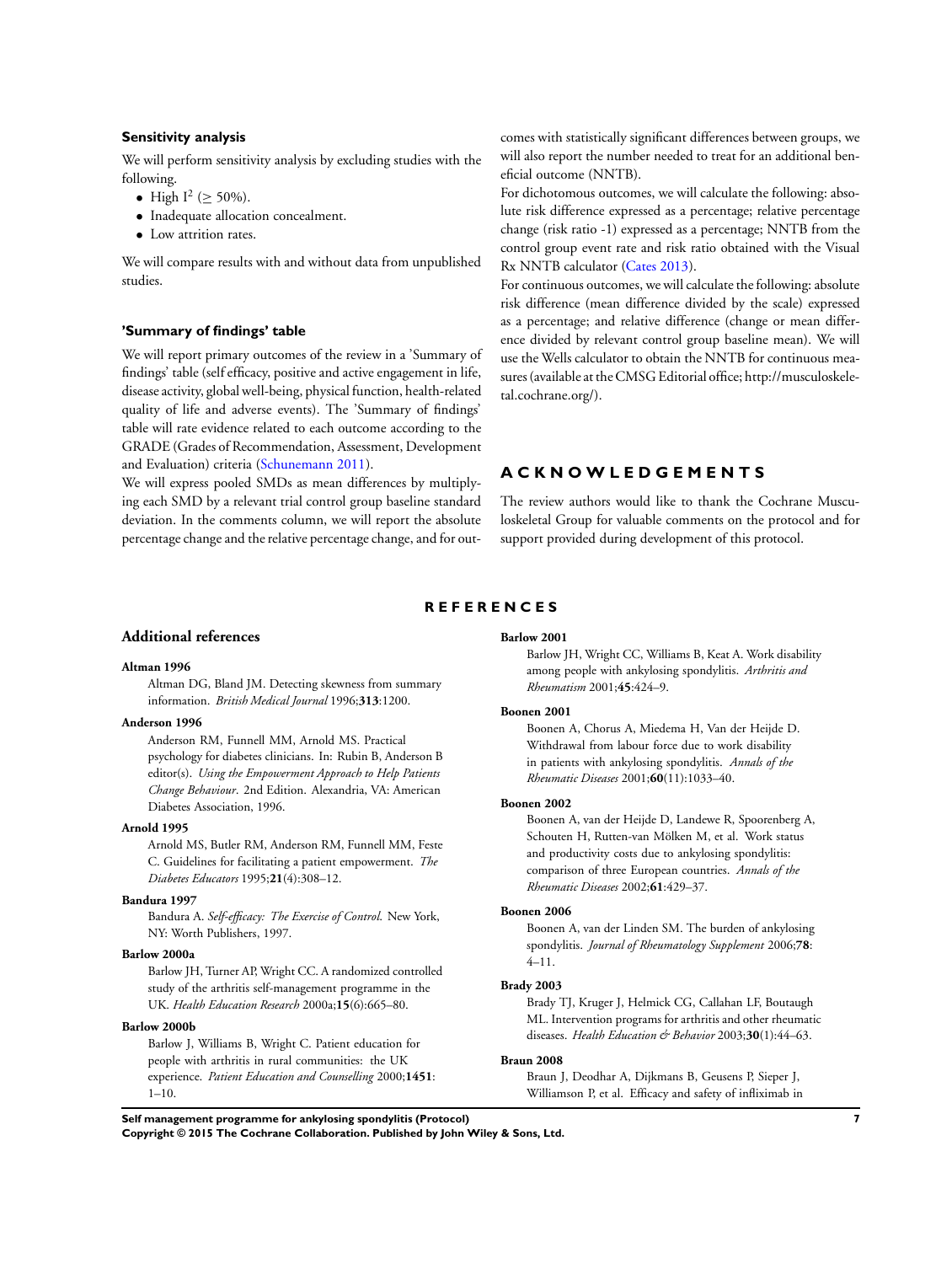patients with ankylosing spondylitis over a two-year period. *Arthritis and Rheumatism* 2008;**59**:1270–8.

#### **Braun 2011**

Braun J, van den Berg R, Baraliakos X, Boehm H, Burgos-Vargas R, Collantes-Estevez E, et al. 2010 update of the ASAS/EULAR recommendations for the management of ankylosing spondylitis. *Annals of the Rheumatic Diseases* 2011;**70**:896–904.

### **Cates 2013**

Cates C. Visual Rx 2.0 NNT Calculator. www.nntonline.net 2013.

#### **Chodosh 2005**

Chodosh J, Morton SC, Mojica W, Maglione M, Suttorp MJ, Hilton L, et al. Meta-analysis: chronic disease selfmanagement programs for older adults. *Annals of Internal Medicine* 2005;**143**:427–38.

#### **Corbin 1988**

Corbin J, Strauss A. *Unending Work and Care: Managing Chronic Illness at Home*. 1st Edition. San Francisco, CA: Jossey-Bass, 1988.

#### **Davis 2005**

Davis JC Jr. Ankylosing spondylitis. *Arthritis and Allied Conditions*. Baltimore, MD: Lippincott Williams & Wilkins, 2005.

#### **Davis 2005b**

Davis J, van der Heijde DM, Braun J, Dougados M, Cush J, Clegg D, et al. Sustained durability and tolerability of etanercept in ankylosing spondylitis for 96 weeks. *Annals of the Rheumatic Diseases* 2005;**64**:1557–62.

#### **Dean 2014**

Dean LE, Jones GT, MacDonald AG, Downham C, Sturrock RD, Macfarlane GJ. Global prevalence of ankylosing spondylitis. *Rheumatology* 2014;**53**:650–7.

#### **Doward 2003**

Doward LC, Spoorenberg A, Cook SA. Development of the ASQoL: a quality of life instrument specific to ankylosing spondylitis. *Annals of the Rheumatic Diseases* 2003;**62**:20–6.

## **Egger 1997**

Egger M, Davey-Smith G, Schneider M, Minder C. Bias in meta-analysis detected by a simple, graphical test. *Bristish Medical Journal* 1997;**315**(7109):629–34.

#### **Elzen 2007**

Elzen H, Slaets JP, Snijders TA, Steverink N. Evaluation of the chronic disease self-management program (CDSMP) among chronically ill older people in the Netherlands. *Social Science & Medicine* 2007;**64**(9):1832–41.

## **Foster 2007**

Foster G, Taylor SJC, Eldridge S, Ramsay J, Griffiths CJ. Self-management education programmes by lay leaders for people with chronic conditions. *Cochrane Database of Systematic Reviews* 2007, Issue 4. Art. No.: CD005108. DOI: 10.1002/14651858.CD005108.pub2. [DOI: 10.1002/14651858.CD005108.pub2]

#### **Hamilton-West 2009**

Hamilton-West K, Quine L. Living with ankylosing spondylitis. The patient's perspective. *Journal of Health Psychology* 2009;**14**:820–30.

#### **Haroon 2014**

Haroon NN, Paterson JM, Li P, Haroon N. Increasing proportion of female patients with ankylosing spondylitis: a population-based study of trends in the incidence and prevalence of AS. *BMJ Open* 2014;**4**:e006634.

#### **Haywood 2003**

Haywood K, Garratt A, Dziedzic K, Dawes P. Patient centred assessment of ankylosing spondylitis-specific health related quality of life: evaluation of the Patients Generated Index. *The Journal of Rheumatology* 2003;**30**:764–73.

#### **Higgins 2011**

Higgins JPT, Green S (editors). *Cochrane Handbook for Systematic Reviews of Interventions Version 5.1.0 [updated March 2011]*. The Cochrane Collaboration, 2011. www.cochrane–handbook.org.

#### **Holman 2004**

Holman H, Lorig K. Patient self-management: a key to effectiveness and efficiency in care of chronic disease. *Public Health Reports* 2004;**119**(3):239–3.

#### **Khan 2003**

Khan MA. Clinical features of ankylosing spondylitis. In: Hochberg MC, Silman AJ, Smolen JS, Weinblatt ME, Weisman MH editor(s). *Rheumatology*. 3rd Edition. London: Mosby, 2003:1161–81.

#### **Kiltz 2012**

Kiltz U, Baraliakos X, Karakostas P, Igelmann M, Kalthoff L, Klink C, et al. Do patients with non-radiographic axial spondylarthritis differ from patients with ankylosing spondylitis?. *Arthritis Care and Research* 2012;**64**:1415–22.

#### **Kobelt 2006**

Kobelt G, Andlin-Sobocki P, Maksymowych WP. Cost and quality of life of patients with ankylosing spondylitis in Canada. *Journal of Rheumatology* 2006;**33**:289–95.

#### **Kroon 2014**

Kroon FPB, van der Burg LRA, Buchbinder R, Osborne RH, Johnston RV, Pitt V. Self-management education programmes for osteoarthritis. *Cochrane Database of Systematic Reviews* 2014, Issue 1. Art. No.: CD008963. DOI: 10.1002/14651858.CD008963.pub2.

#### **Lefebvre 2011**

Lefebvre C, Manheimer E, Glanville J. Chapter 6: Searching for studies. In: Higgins JPT, Green S editor(s). *Cochrane Handbook for Systematic Reviews of Interventions Version 5.1.0 [updated March 2011]*. The Cochrane Collaboration, 2011. www.cochrane–handbook.org.

#### **Lorig 1993**

Lorig K, Holman H. Arthritis self-management studies: a twelve-year review. *Health Education & Behavior* 1993;**20** (DOI: 10.1177/109019819302000104):17–28.

**Self management programme for ankylosing spondylitis (Protocol) 8 Copyright © 2015 The Cochrane Collaboration. Published by John Wiley & Sons, Ltd.**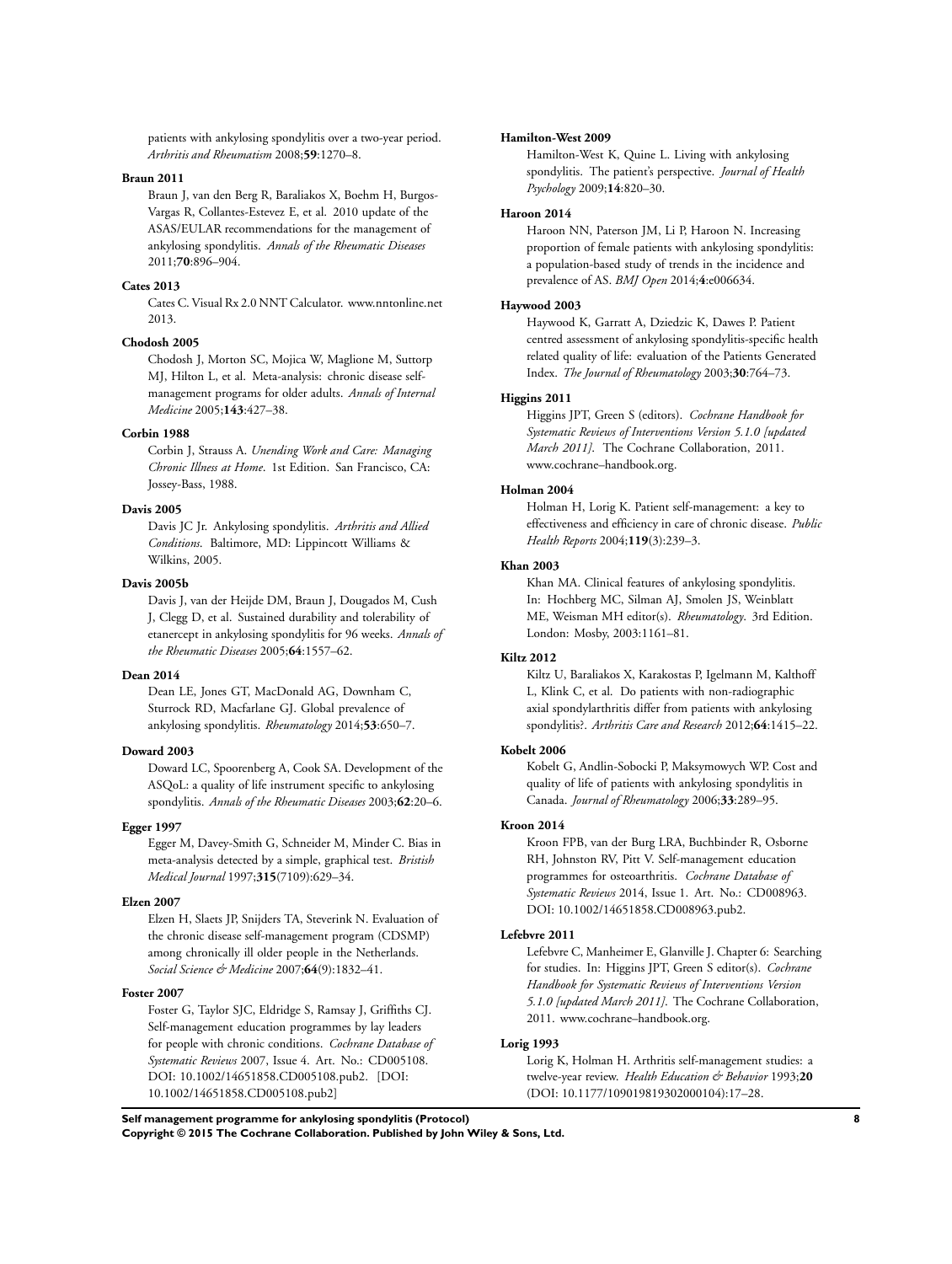#### **Lorig 2003a**

Lorig K, Holman H. Self-management education: history, definition, outcomes, and mechanisms. *Annals of Behavioral Medicine* 2003a;**26**(1):1–7.

#### **Lorig 2003b**

Lorig K, Ritter PL, Gonzalez VM. Hispanic chronic disease self-management: a randomized community-based outcome trial. *Nursing Research* 2003b;**52**(6):361–9.

## **Lorig 2005**

Lorig K, Ritter PL, Plant K. A disease-specific self-help program compared with a generalized chronic disease selfhelp program for arthritis patients. *Arthritis & Rheumatism* 2005;**53**(7):950–7.

#### **Lorig 2006**

Lorig K, Ritter PL, Laurent DD, Plant K. Internet-based chronic disease self-management: a randomized trial. *Medical Care* 2006;**44**(11):964–71.

#### **Lorig 2008**

Lorig LR, Ritter PL, Dost A, Plant K, Laurent DD, Mcneil I. The expert patients programme online, a 1-year study of an internet-based self-management programme for people with long-term conditions. *Chronic Illness* 2008;**4**:247–56. [DOI: 10.1177/1742395308098886]

### **Maksymowych 2006**

Maksymowych WP. Treatment. In: Weisman MH, Van der Heijde D, Reville JD editor(s). *Ankylosing Spondylitis and the Spondyloarthropathies*. Philadelphia: Mosby/Elsevier, c2006:154–89.

#### **McGowan 2005**

McGowan P. Self-management: a background paper. New Perspectives: International Conference on Patient Self-Management. Victoria, British Columbia, Canada: Center on Aging, 2005:1–10.

## **Osborne 2004**

Osborne RH, Spinks JM, Wicks IP. Patient education and self-management programme in arthritis. *The Medical Journal of Australia* 2004;**180**(5 suppl):S23–6.

#### **Osborne 2006**

Osborne RH, Buchbinder R, Ackerman IN. Can a diseasespecific education program augment self-management skills and improve health-related quality of life in people with hip or knee osteoarthritis?. *BMC Musculoskeletal Disorders* 2006;**7**:90.

#### **Rudwaleit 2004**

Rudwaleit M, van der Heijde D, Khan MA, Braun J, Sieper J. How to diagnose axial spondyloarthritis early. *Annals of the Rheumatic Diseases* 2004;**63**:535–43. [DOI: 10.1136/ ard.2003.011247]

#### **Rudwaleit 2009a**

Rudwaleit M, Haibel H, Baraliakos X, Listing J, Marker-Hermann E, Zeidler H, et al. The early disease stage in axial spondyloarthritis: results from the German Spondyloarthritis Inception Cohort. *Arthritis and Rheumatism* 2009;**60**:717–27.

#### **Rudwaleit 2009b**

Rudwaleit M, van der Heijde D, Landewe R, Listing J, Akkoc N, Brandt J, et al. The development of Assessment of SpondyloArthritis International Society classification criteria for axial spondyloarthritis (part II): validation and final selection. *Annals of the Rheumatic Diseases* 2009;**68**: 777–83. [DOI: 10.1136/ard.2009.108233]

#### **Scalapino 2003**

Scalapino KJ, Davis JC Jr. The treatment of ankylosing spondylitis. *Clinical and Experimental Medicine* 2003;**2**: 159–65.

#### **Schunemann 2011**

Schünemann HJ, Oxman AD, Vist GE, Higgins JPT, Deeks JJ, Glasziou P, et al. Chapter 12: Interpreting results and drawing conclusions. In: Higgins JPT, Green S editor(s). *Cochrane Handbook for Systematic Reviews of Interventions Version 5.1.0 [updated March 2011]*. The Cochrane Collaboration, www.cochrane-handbook.org, 2011.

## **Sieper 2002**

Sieper J, Braun J, Boonen A, Zink A. Ankylosing spondylitis: an overview. *Annals of the Rheumatic Diseases* 2002;**61**(Suppl III):iii8–iii18.

## **Strand 2013**

Strand V, Rao SA, Shillington AC, Cifaldi MA, Mcguire M, Ruderman EM. Prevalence of axial spondyloarthritis in United States rheumatology practices: assessment of SpondyloArthritis International Society criteria versus rheumatology expert clinical diagnosis. *Arthritis Care and Research* 2013;**65**(8):1299–306.

#### **van der Heijde 2008**

van der Heijde D, Landewé R, Einstein S, Ory P, Vosse D, Ni L, et al. Radiographic progression of ankylosing spondylitis after up to two years of treatment with etanercept. *Arthritis and Rheumatism* 2008;**58**:1324–31.

#### **van der Heijde 2008b**

van der Heijde D, Landewe R, Baraliakos X, Houben H, van Tubergen A, Williamson P, et al. Radiographic findings following two years of infliximab therapy in patients with ankylosing spondylitis. *Arthritis and Rheumatism* 2008;**58**: 3063–70.

#### **van der Heijde 2009**

van der Heijde D, Schiff MH, Sieper J, Kivitz AJ, Wong RL, Kupper H, et al. Adalimumab effectiveness for the treatment of ankylosing spondylitis is maintained for up to 2 years: long-term results from the ATLAS trial. *Annals of the Rheumatic Diseases* 2009;**68**:922–9.

#### **van der Heijde 2009b**

van der Heijde D, Salonen D, Weissman BN, Landewé R, Maksymowych WP, Kupper H, et al. Assessment of radiographic progression in the spines of patients with ankylosing spondylitis treated with adalimumab for up to 2 years. *Arthritis Research and Therapy* 2009;**11**:R127.

#### **Van der Linden 1984**

Van der Linden S, Valkeuburg HA, Cats A. Evaluation of diagnostic criteria for ankylosing spondylitis: a proposal

**Self management programme for ankylosing spondylitis (Protocol) 9 Copyright © 2015 The Cochrane Collaboration. Published by John Wiley & Sons, Ltd.**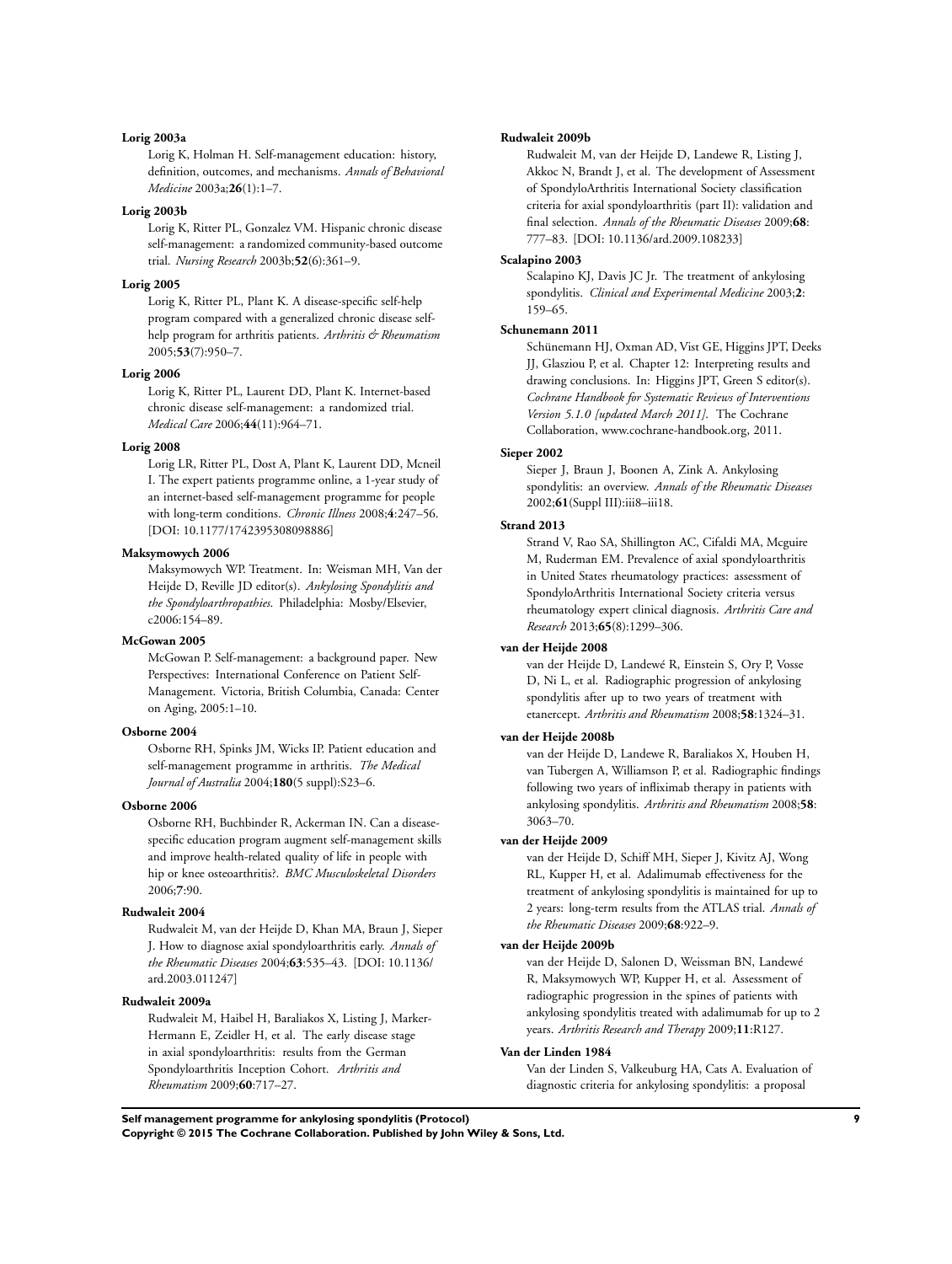for modification of the New York criteria. *Arthritis and Rheumatism* 1984;**27**(4):361–8.

## **Von Korff 1997**

Von Korff M, Gruman J, Schaefer J, Curry SJ, Wagner EH. Collaborative management of chronic illness. *Annals of Internal Medicine* 1997;**127**:1097–102.

## **Ward 1999**

Ward M. Health-related quality of life in ankylosing spondylitis: a survey of 175 patients. *Arthritis Care and Research* 1999;**12**:247–55.

∗ *Indicates the major publication for the study*

## **A P P E N D I C E S**

## **Appendix 1. Search strategy**

**Database: Ovid MEDLINE(R) In-Process & Other Non-Indexed Citations and Ovid MEDLINE(R) <1946 to Present> Search Strategy:**

| 1 Spondylitis, Ankylosing/ (11620)                                                                                 |
|--------------------------------------------------------------------------------------------------------------------|
| 2 Spondylarthritis/ (815)                                                                                          |
| 3 (axial adj2 spondylarthritis).tw. (16)                                                                           |
| 4 (axial adj2 spa).tw. (151)                                                                                       |
| 5 (ankylos\$ or spondyl\$).tw. (30174)                                                                             |
| 6 (bekhterev\$ or bechterew\$).tw. (665)                                                                           |
| 7 (Marie adj struempell\$).tw. (6)                                                                                 |
| 8 or/1-7 (33478)                                                                                                   |
| 9 exp Self Care/ (39952)                                                                                           |
| 10 ((self or symptom\$) adj (care or help or manag\$ or directed or monitor\$ or efficacy or admin\$)).tw. (72002) |
| 11 Patient Education as Topic/ (69613)                                                                             |
| 12 ((health or patient\$) adj2 (educat\$ or information)).tw. (79427)                                              |
| 13 exp Consumer Participation/ (31753)                                                                             |
| 14 ((patient\$ or consumer\$) adj part\$).tw. (16172)                                                              |
| 15 "power (psychology)"/ (9933)                                                                                    |
| 16 empower\$.tw. (12584)                                                                                           |
| 17 Holistic Health/ (6985)                                                                                         |
| 18 (holistic or wholistic).tw. (11875)                                                                             |
| 19 exp Rehabilitation/ (147043)                                                                                    |
| 20 rehab\$.tw. (107810)                                                                                            |
| 21 "Activities of Daily Living"/ (49414)                                                                           |
| 22 (activit\$ adj2 daily adj living).tw. (16033)                                                                   |
| 23 social support/ (50659)                                                                                         |
| 24 (social adj (support or network\$)).tw. (27981)                                                                 |
| 25 (support adj system\$).tw. (8741)                                                                               |
| 26 exp Adaptation, Psychological/ (101323)                                                                         |
| 27 (psychologic\$ adj (adjust\$ or adapt\$)).tw. (2473)                                                            |
| 28 (cope or copes or coping).tw. (50737)                                                                           |
| 29 exp Behavior Therapy/ (51924)                                                                                   |
| 30 (adapt\$ adj behav\$).tw. (3007)                                                                                |

**Self management programme for ankylosing spondylitis (Protocol) 10 Copyright © 2015 The Cochrane Collaboration. Published by John Wiley & Sons, Ltd.**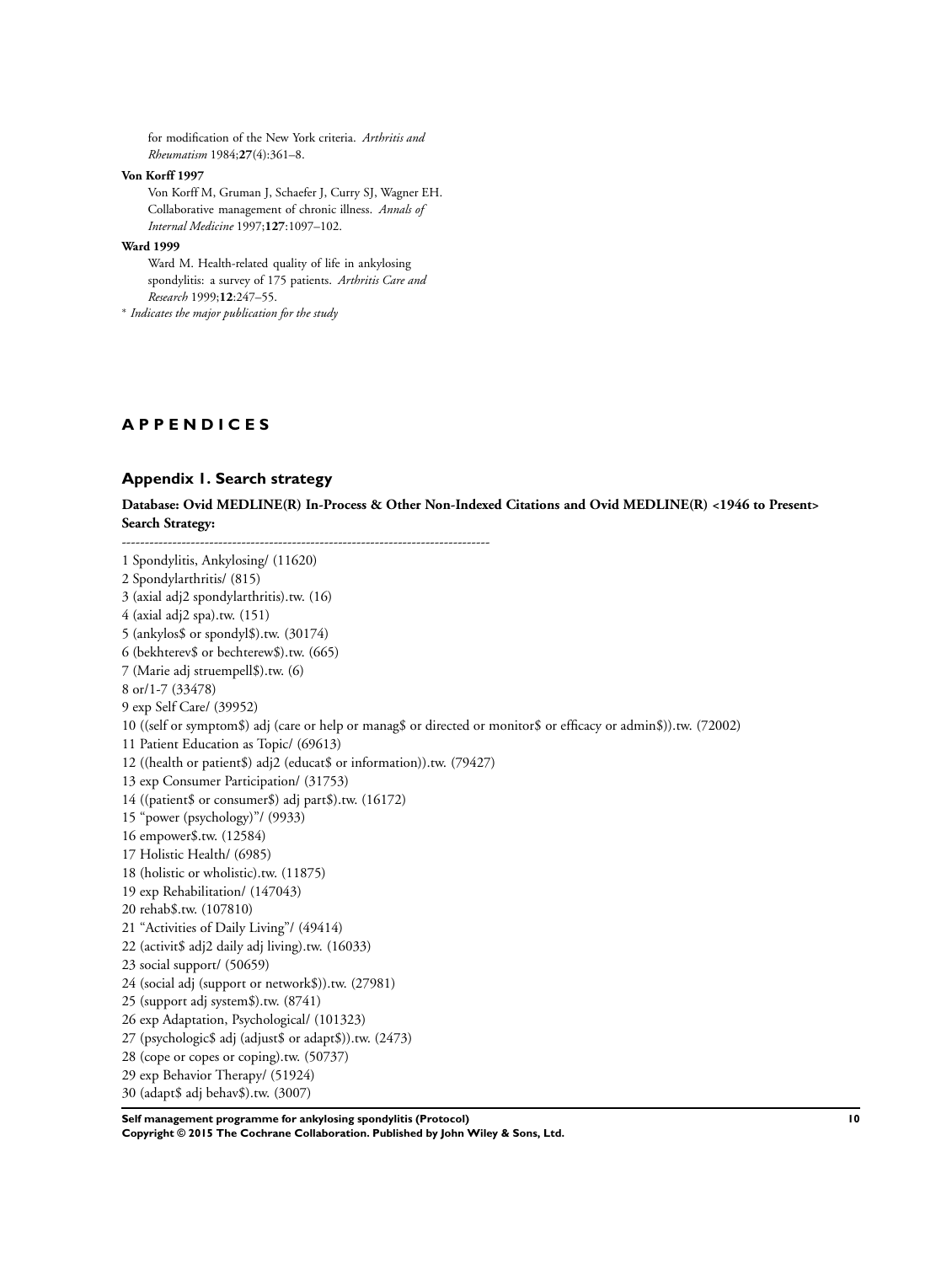31 (behav\$ adj (therap\$ or intervention\$)).tw. (17332) 32 or/9-31 (691720) 33 8 and 32 (1269) 34 randomized controlled trial.pt. (370699) 35 controlled clinical trial.pt. (88158) 36 randomized.ab. (290757) 37 placebo.ab. (152961) 38 clinical trials as topic.sh. (169353) 39 randomly.ab. (210816) 40 trial.ti. (125012) 41 or/34-40 (896351) 42 exp animals/ not humans.sh. (3923244) 43 41 not 42 (827154) 44 33 and 43 (138)

## **W H A T ' S N E W**

| Date | Event                                                                                         | <b>Description</b> |
|------|-----------------------------------------------------------------------------------------------|--------------------|
|      | 13 April 2015 New citation required and minor changes Protocol rewritten with new author team |                    |

## **H I S T O R Y**

Protocol first published: Issue 1, 2008

| Date | Event | Description                                                            |
|------|-------|------------------------------------------------------------------------|
|      |       | 25 July 2008 Amended Converted to new review format<br>CMSG ID: C150-P |

## **C O N T R I B U T I O N S O F A U T H O R S**

Sally Spencer - will formulate title, background, objectives and search criteria.

Jane Martindale - will formulate background, objectives, outcome measures and search criteria.

Elizabeth MacPhie - will formulate background, objectives, outcome measures and search criteria.

Dr. Paul Montgomery - will develop the methods section and will edit the protocol.